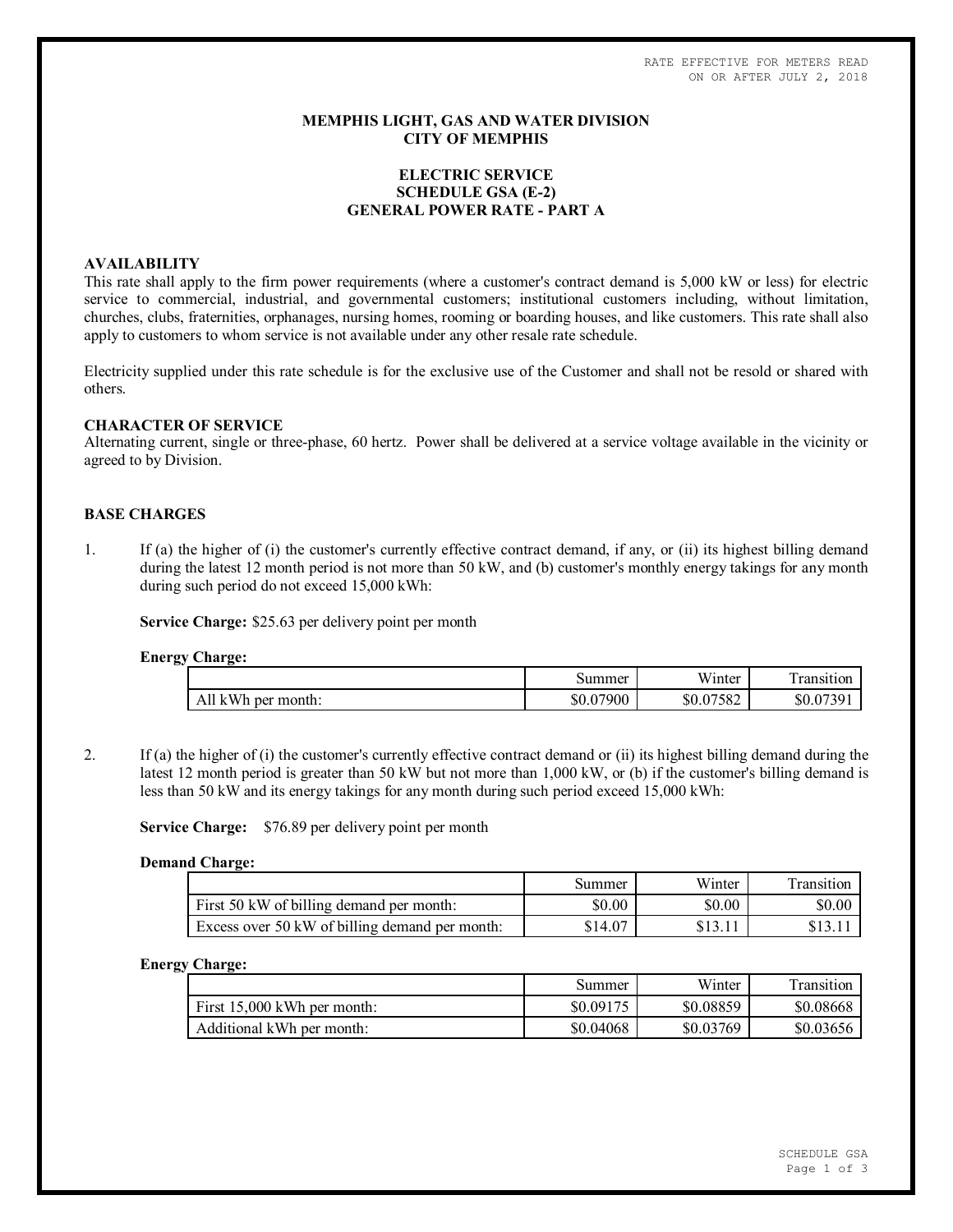3. If the higher of the customer's currently effective contract demand or its highest billing demand during the latest 12 month period is greater than 1,000 kW:

**Service Charge:** \$307.57 per delivery point per month

#### **Demand Charge:**

|                                                   | Summer  | Winter  | Transition |
|---------------------------------------------------|---------|---------|------------|
| First 1,000 kW of billing demand per month:       | \$13.05 | \$12.10 | \$12.10    |
| Excess over 1,000 kW of billing demand per        |         |         |            |
| month:                                            | \$12.89 | \$11.93 | \$11.93    |
| Excess of billing demand over the higher of 2,500 |         |         |            |
| kW or the customer's contract demand per month:   | \$12.89 | \$11.93 | \$11.93    |

#### **Energy Charge:**

|                    | Summer    | T T T<br>Winter | <u>та</u><br>ransition! |
|--------------------|-----------|-----------------|-------------------------|
| All kWh per month: | \$0.04579 | \$0.04280       | \$0.04168               |

## **DETERMINATION OF SEASONAL PERIODS**

Summer Period shall mean the June, July, August, and September billing months. Winter Period shall mean the December, January, February, and March billing months. Transition Period shall mean the April, May, October, and November billing months.

## **TENNESSEE VALLEY AUTHORITY FUEL COST AND PURCHASED POWER ADJUSTMENT RIDER**

The above rates are subject to adjustment under the provisions of the Tennessee Valley Authority Fuel Cost and Purchased Power Adjustment Rider.

#### **ADJUSTMENT**

The base demand and energy charges shall be increased or decreased in accordance with the current Adjustment Addendum published by TVA. (In addition, such charges shall be increased or decreased to correspond to increases or decreases determined by TVA in the value of the hydro generation benefit allocated to residential customers.)

## **DETERMINATION OF DEMAND**

Division shall meter the demand in kW of all customers having loads in excess of 50 kW. The metered demand for any month shall be the highest average during any 30-consecutive-minute period of the month of the load metered in kW. The measured demand for any month shall be the higher of the highest average during any 30 consecutive-minute period of the month of (a) the load metered in kW or (b) 85 percent of the load in kVA plus an additional 10 percent for that part of the load over 5,000 kVA, and such measured demand shall be used as the billing demand, except that the billing demand for any month shall in no case be less than 30 percent of the higher of the currently effective contract demand or the highest billing demand established during the preceding 12 months.

#### **MINIMUM MONTHLY BILL**

The monthly bill under this rate schedule shall not be less than the sum of (a) the base service charge, (b) the base demand charge, as adjusted, applied to the customer's billing demand, and (c) the base energy charge, as adjusted, applied to the customer's energy takings; provided, however, that, under 2 of the Base Charges, the monthly bill shall in no event be less than the sum of (a) the base service charge and (b) 20 percent of the portion of the base demand charge, as adjusted, applicable to the second block (excess over 50 kW) of billing demand, multiplied by the higher of the customer's currently effective contract demand or its highest billing demand established during the preceding 12 months.

Division may require minimum bills higher than those stated above.

## **SEASONAL SERVICE**

Customers who contract for service on a seasonal basis shall be limited to 2,500 kW and shall pay the above charges, as adjusted, plus an additional seasonal use charge equal to  $(1)$  \$0.01394 per kWh per month under 1 of the Base Charges,  $(2)$